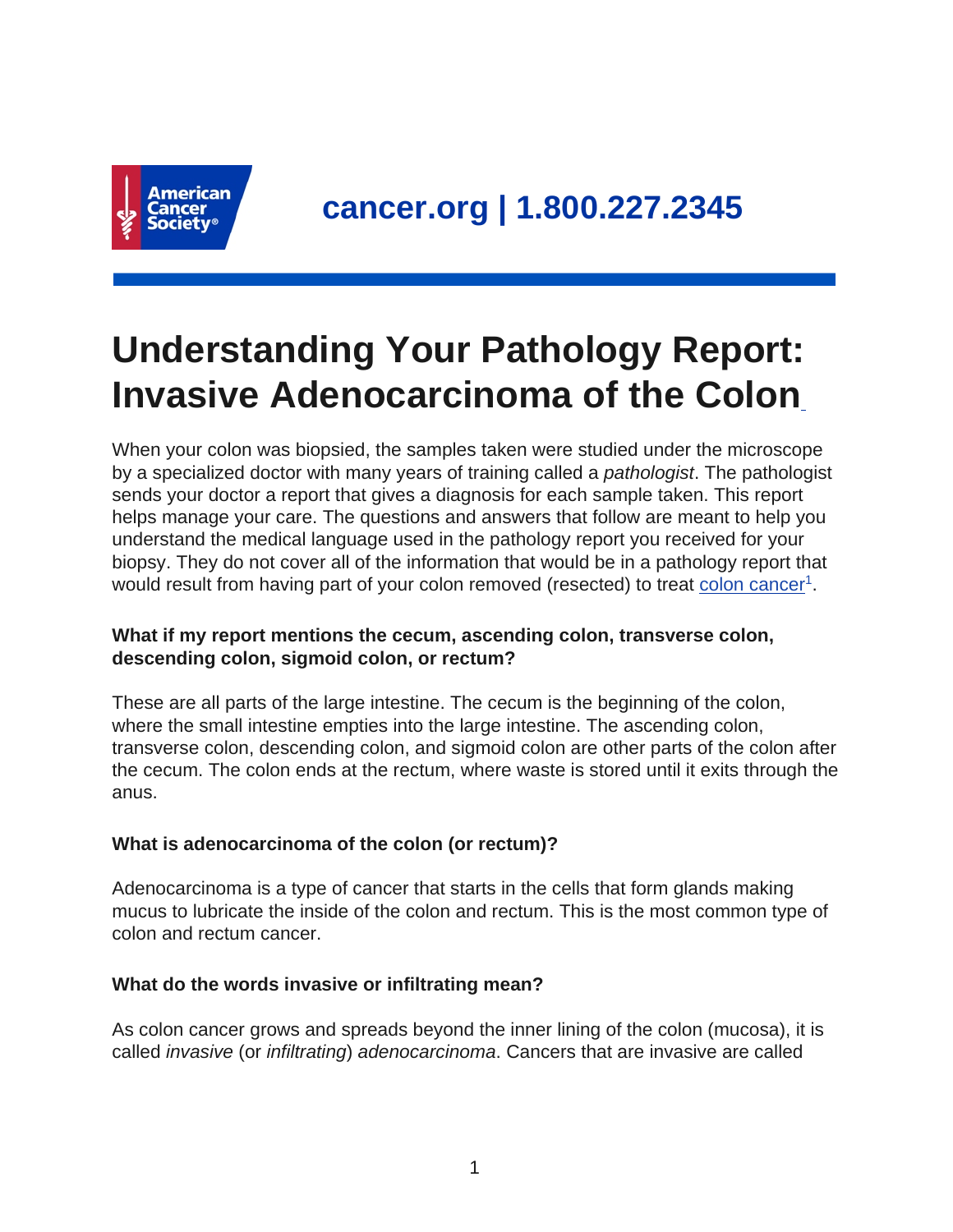true cancers because they can spread to other places in the body.

#### **Does this mean that the tumor has invaded deeply and is associated with a poor prognosis?**

Not always. All this means is that it is a true cancer. A biopsy is just a small part of a tumor taken from the inside of the colon, so it can't always show how deeply the tumor has invaded into the wall of the colon. In order to know how far the cancer has invaded, the pathologist needs to have the entire tumor (removed at surgery).

#### **What does differentiation mean?**

Differentiation is the **grade** of the cancer, which is based on how abnormal the cells look under the microscope. Cancers that are higher grade or poorly differentiated tend to grow and spread more quickly. Colon cancer is usually divided into 3 grades:

- Well differentiated (low grade)
- Moderately differentiated (intermediate grade)
- Poorly differentiated (high grade)

Sometimes, though, it is just split into 2 grades: well-moderately differentiated (low grade) and poorly differentiated (high grade).

#### **What is the significance of the grade of colon cancer?**

Grade is one of the many factors used to help predict how likely a cancer is to grow and spread. Poorly differentiated (high-grade) colon cancers tend to grow and spread more quickly than well and moderately differentiated colon cancers. However, other factors are also important in determining a person's prognosis (outlook), such as how far the cancer has spread (which cannot be determined on the biopsy).

# **What does it mean if there is vascular, lymphatic, or lymphovascular (angiolymphatic) invasion?**

These terms mean that cancer is present in the blood vessels and/or lymph vessels of the colon, so there is an increased chance that cancer could have spread outside of the colon. However, this doesn't mean that your cancer has spread or is not curable. The presence of this type of invasion may be a factor in what type of treatments are recommended after the cancer is removed.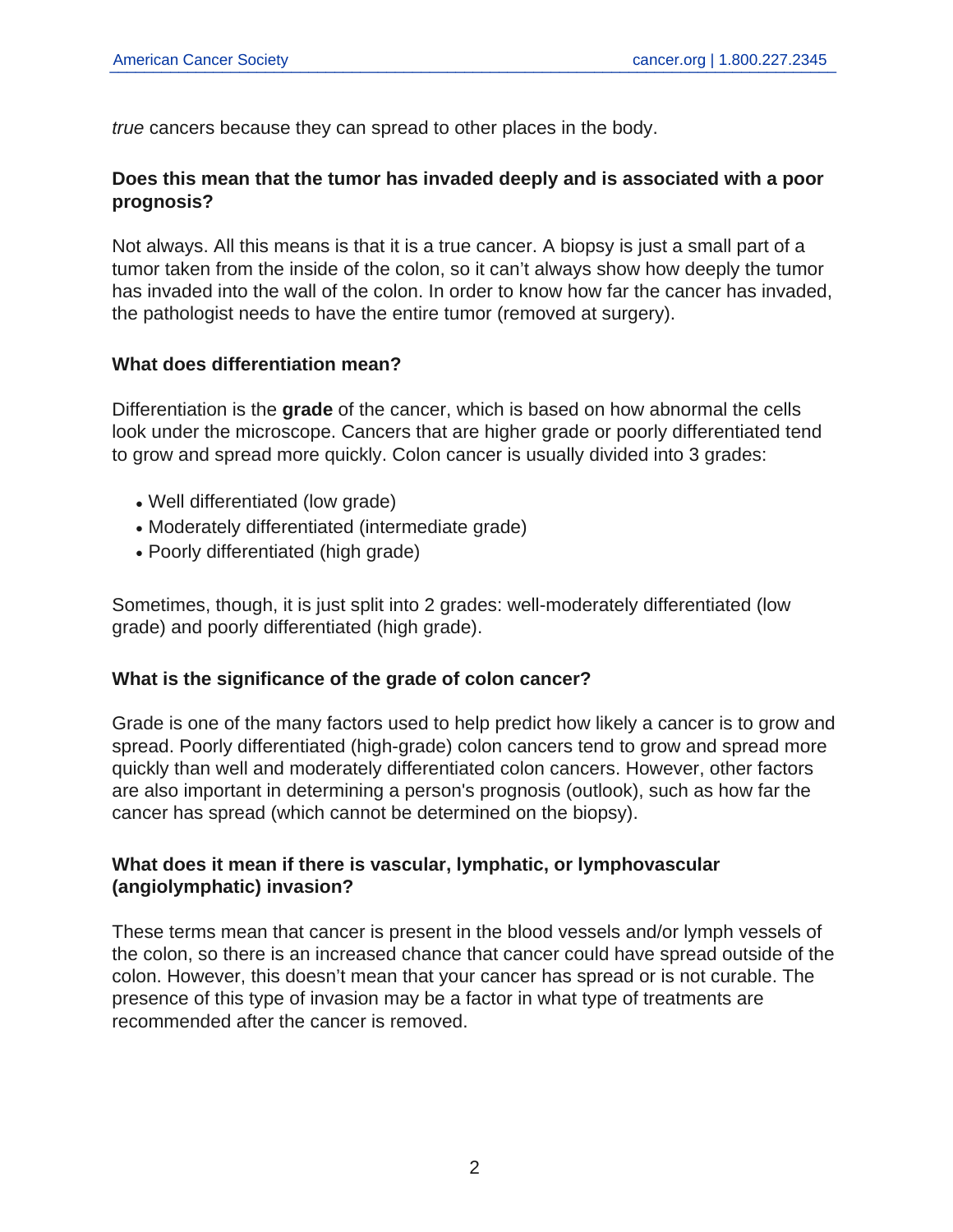#### **What is a polyp?**

A polyp is a projection (growth) of tissue from the inner lining of the colon into the lumen (hollow center) of the colon. Different types of polyps look different under the microscope. Polyps are benign (non-cancerous) growths, but cancer can start in some types of polyps.

#### **What does it mean if, in addition to cancer, my report says there are also other polyps such as adenomatous polyps (adenomas) or hyperplastic polyps?**

Colon polyps are common. Hyperplastic polyps are typically benign (not cancer or precancer) and are not a cause for concern. But the different types of adenomatous polyps (adenomas) need to be removed. Still, if polyps are present in addition to cancer elsewhere in the colon, they don't usually affect the treatment or follow-up of the cancer.

#### **What does it mean if mucin or colloid is mentioned in my report?**

Mucin is produced by the colon to help lubricate the colon. Colon cancers that produce large amounts of mucin are referred to as mucinous or colloid adenocarcinomas. Typically when it is present on a biopsy, it will not affect treatment.

#### **What does it mean if my biopsy report mentions special tests such as microsatellite instability (MSI) and MSH2, MSH6, MLH1, and PMS2?**

In some colon cancers, special lab tests may reveal an abnormality referred to as microsatellite instability or MSI in the cancer cells. Microsatellite instability is associated with defects (mutations) in several mismatch repair (MMR) genes, including MSH2, MSH6, MLH1, and PMS2. Inherited defects in these genes can lead to a disease called [Lynch syndrome or hereditary non-polyposis colon cancer \(HNPCC\)](https://www.cancer.org/content/cancer/en/cancer/colon-rectal-cancer/causes-risks-prevention/risk-factors.html)<sup>2</sup>.

If your cancer is found to have MSI or a defect in an MMR gene, your doctor may recommend genetic counseling and testing of your blood to see if you have Lynch syndrome. Along with having a high risk of colon cancer, people with Lynch syndrome have an increased risk for some other cancers. Other family members who have inherited the same gene mutation are also at increased risk for these cancers.

MSI test results may also affect your colon cancer treatment. For example, early-stage cancers with low levels of MSI (or no MSI) may need to be given more aggressive treatment than other early-stage cancers.